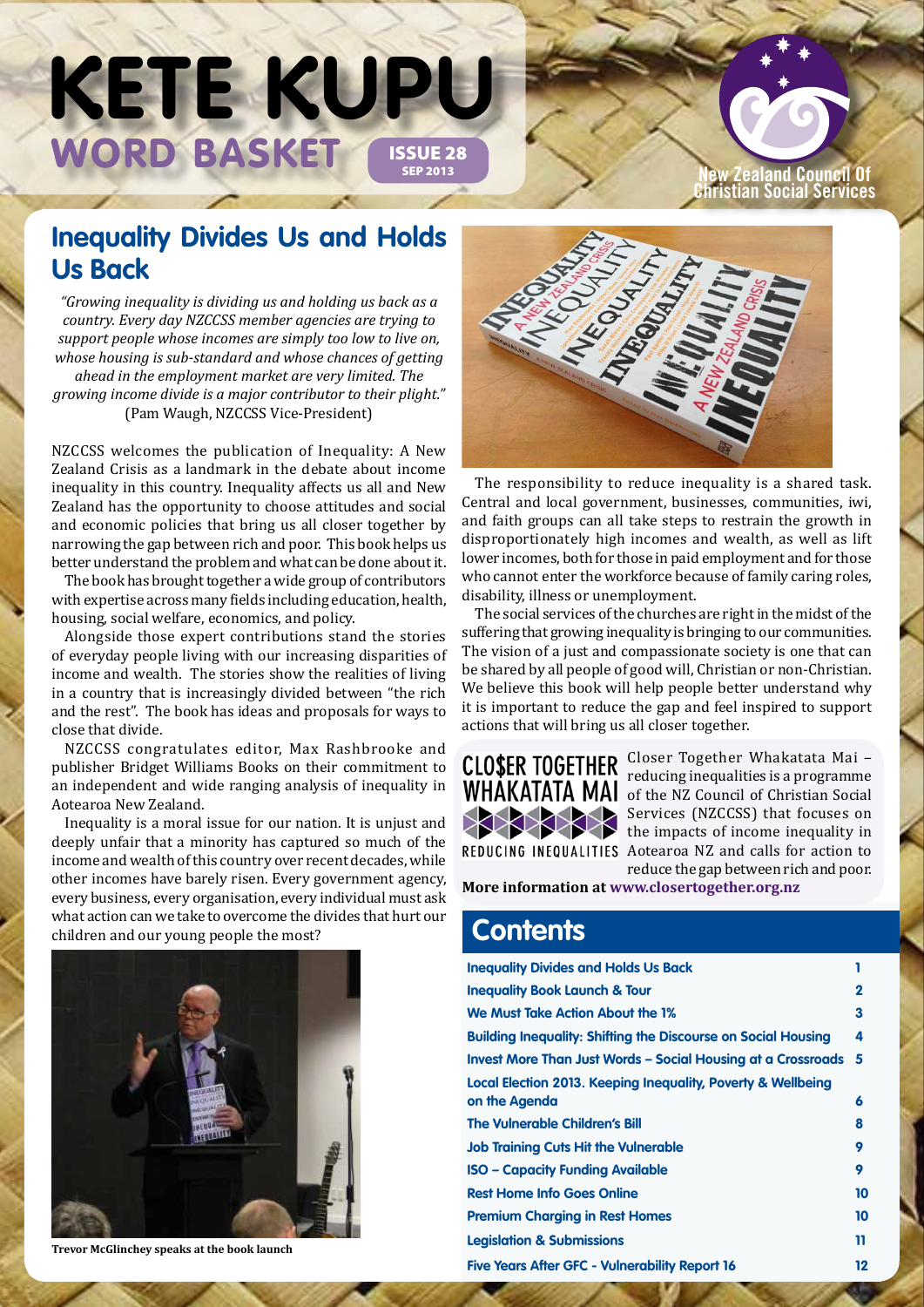### **Inequality Book Launch**

Over 200 people turned out on a chilly mid-winter evening to give a warm and supportive launch to the book *Inequality: A New Zealand Crisis*. NZCCSS Executive Officer Trevor McGlinchey opened the evening with a mihi and karakia for the book, musician Brannigan Kaa provided the music and book contributors Karla Milo, Philippa Howden-Chapman, Jonathan Boston, and Kim Workman each spoke briefly about their contributions and their hopes for reducing inequality in Aotearoa New Zealand.

Karlo Milo's reading of an excerpt from her chapter was especially moving, capturing her experience as a Pasifika New Zealander living with all the challenges of social and economic inequality. "People with limited resources are forced to 'choose' less than optimum options by default, through lack of knowledge, resources, time, local facilities or power." She goes on to talk about what it means to be "constrained" in your choices:



*"It is what happens when the real banks won't lend you money and the loan sharks are wooing you, cheap bait for bad debt. And when no one you know actually owns their own house, or knows what a PhD is, or has plans for their future. And most of your time is spent making sure that you can get food on the table and that the power won't get cut off; and you know there is no money for extras like Saturday sport for your talented kids because you can't afford boots or fees, no swimming lessons, and no class photos, and no Lucky Book club books; and your children already know that there are things in life that are beyond their reach, that are not for them, and they are already feeling it in ways that make them burn inside."* 

**The book is widely available in book store or you can order copies of the book at the Bridget Williams Books website www.bwb.co.nz/books/inequality**

### **Inequality Tour**

**Max Rashbrooke will be giving talks about inequality around the country during Sept-Oct 2013. Max is the editor of the highly acclaimed new book about inequality –** *Inequality: A New Zealand Crisis***. Information will be updated as available: www.inequality.org.nz** 

#### **Napier**

**Thursday 12 September, 5.30pm Beattie & Forbes Booksellers 70 Tennyson St, Napier Supported by Beattie & Forbes Booksellers**

#### **Gisborne**

**Friday 13 September, 5.30pm Muirs Bookshop 62 Gladstone Rd, Gisborne Supported by Muirs Bookshop**

#### **Rotorua**

**Monday 16 September, 5.30pm Bainbridge Centre 187 Old Taupo Road, Rotorua Supported by McLeods Books**

#### **Hamilton**

**Panel discussion with Linda Tuhiwai Smith, Bill Cochrane, and Max Rashbi Wednesday 18 September, 6pm PWC lecture theatre, University of Waikato Hillcrest Road, Hamilton Supported by Wrights Booksellers**

#### **Whanganui**

**Thursday 19 September, 5.30pm Alexander Heritage and Research Library Queen's Park, Corner Campbell and Cameron Terrace, Whanganui Supported by Paige's Book Gallery**

#### **New Plymouth**

**Friday 20 September, 5.30pm Hatherly Hall 37 Vivian Street, New Plymouth Supported by Benny's Books**

#### **Blenheim Wednesday 25 September, 7pm Marlborough District Library**

**Motueka Thursday 26 September, 7pm Community House Decks Reserve, Motueka Supported by Take Note Motueka**

#### **Nelson**

**Friday 27 September, 7.30pm Victory Community Centre 2 Totara Street, Nelson Supported by Page & Blackmore Booksellers**

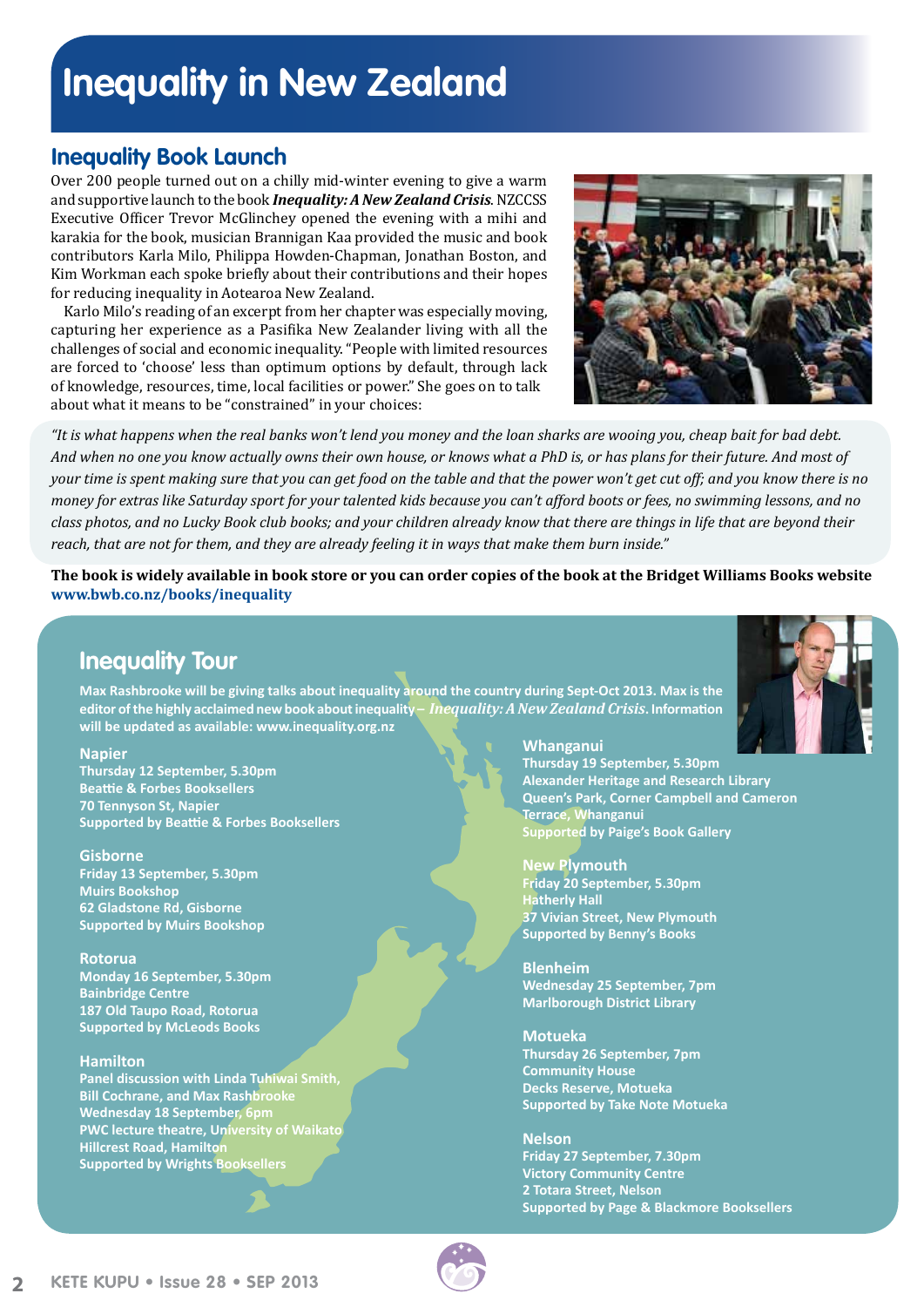# **We Must Take Action About the 1%**



Professor Robert Wade from the London School of Economics certainly made on impact during his time in New Zealand to accompany the launch of *Inequality: A New Zealand Crisis*. He spoke to packed out lectures in Auckland, Wellington, Dunedin and Christchurch as well as giving a number of TV and radio interviews. He also spoke with MPs in two Parliament events and was a keynote speaker at a major symposium on inequality hosted by the Institute for Governance and Policy Studies.

Do not ignore the impact that the runaway growth of incomes and wealth of the top 1% is having on everyone else – that was one of the central messages he gave in this tour. After a well-publicised off-screen encounter with Deputy Prime Minister Bill English, who told him not to go around saying that the top 1%

run New Zealand, Professor Wade made a point of telling everyone who would listen that the top 1% are a problem in this country and the huge increase in inequality that the last 30 years has seen is a threat to democracy and to economic efficiency.

"Income concentration" towards the top 1% of incomes is happening all around the world, he says, but there are enough examples among the wealthy, non-Anglo-Saxon countries like the Norway, Denmark, Germany or Japan, to show that it is not inevitable. He emphasised taking a wider view of the impact of income concentration beyond the simple question of whether a certain individual "deserves" his or her high pay package. Professor Wade points to the political costs of high income and wealth inequality. The establishment elites transform themselves from conservatives to "oligarchic" or "plutocratic" elites who are able to easily buy political influence, through dominance of the media and funding of political parties.

He also spoke about the "money-empathy gap" that research by social psychologists has identified. In more unequal societies, those living high on socioeconomic ladder tend to be more selfish, less empathetic, less moral, and tend to see most others as aids or obstacles to their ambitions. They also develop stereotypes about the poor (they are lazy, degenerate) in order to justify their lack of empathy.

Professor Wade promotes a wide progressive agenda to reduce inequality. He particularly urged paying attention to the wide range of factors that influence the "pre-distribution" of incomes, (that is incomes before tax and welfare transfers.) Things such as corporate governance law, trade union rights and laws, intellectual property law and exchange rate policy are examples of areas that modify the tendency to income concentration towards the top.

**Professor Wade's presentation slides and others from the Inequality seminar are online at igps.victoria.ac.nz/events/ previous\_events-2013.html#Jul**

# **Inequality in Film**

A series of documentaries exploring the international local effects of inequality are becoming available. In August TV3 featured Bryan Bruce's latest documentary *Mind The Gap*. His skill as a film maker and story teller conveyed a powerful message about the havoc wrought to New Zealand by the "zombie economics" of neo-liberalism that have held sway in New economic policy since the mid-1980s. Weaving the stories of ordinary New Zealanders amongst interviews with international economics experts, he makes the case for central government action to close the gap between rich and poor.

The **Mind The Gap** documentary on income inequality is online on YouTube or DVD copies of the film are for sale online at **filmshop.co.nz/products-page/sociology/mind-the-gap/** (proceeds go to Child Poverty Action Group)





#### **Inequality For All**

*"We make the rules of the economy – and we have the power to change those rules."* – Robert Reich American economist Robert Reich has made a film about inequality in the USA that is set for release this month. Reich a colourful character, an academic who speaks the language of the people and he has come up with a six-point plan to reduce inequality in the USA: raise the minimum wage, strengthen workers' voices, invest in education, reform Wall St, fix the tax system, and get money out of politics.

#### **Find out more at the film website: inequalityforall.com**

#### **The Spirit Level Documentary**

Meanwhile the UK Spirit Level Documentary is now scheduled to be released in mid-2014. Based on the best-selling book, *The Spirit Level*, the film makers have been following the evidence around the world to tell the story of inequality as a documentary film, what they call an "intellectual detective story".



#### **Find out more at the film's website: thespiritleveldocumentary.com**

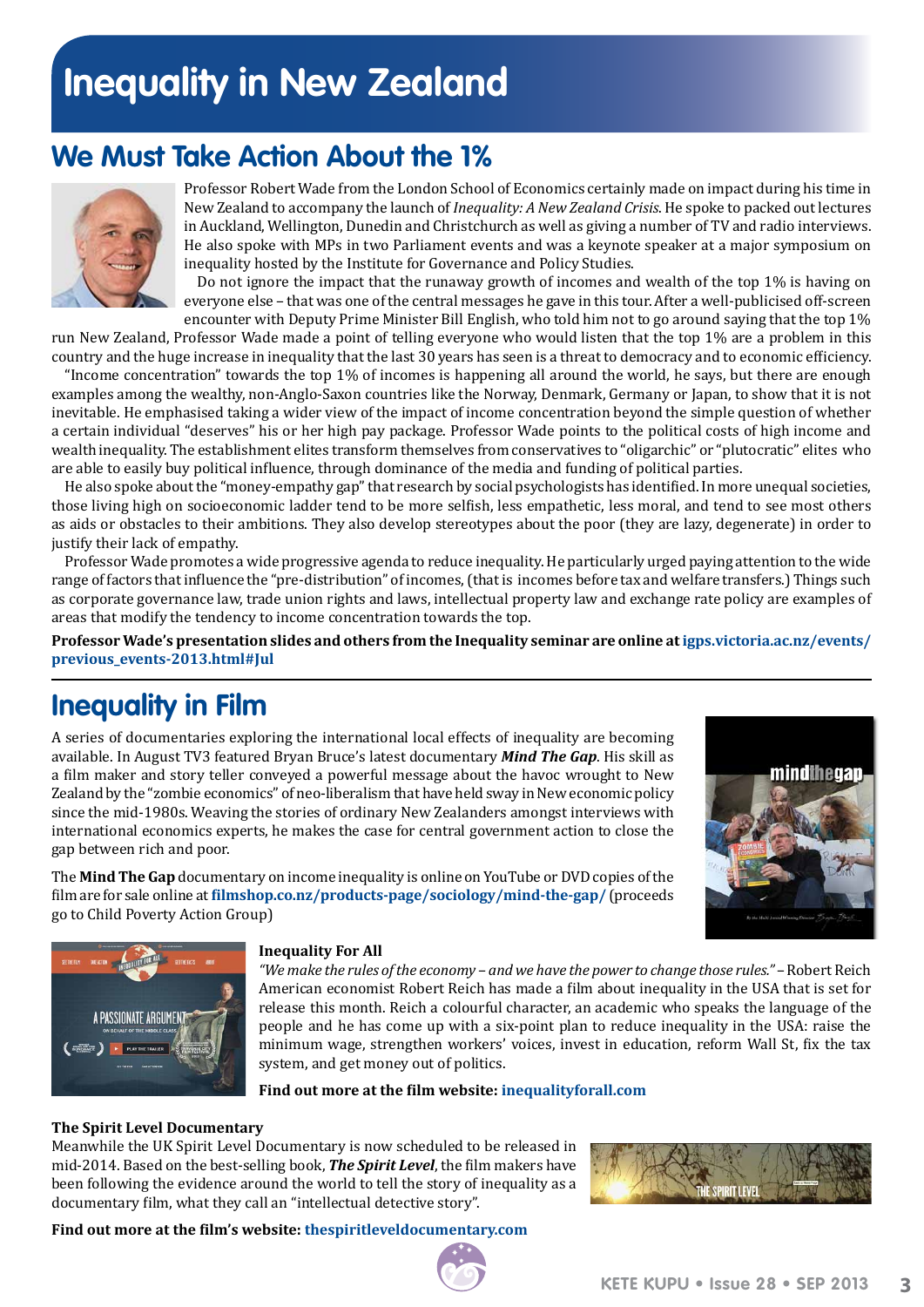# **Inequality the Most Important Problem Facing New Zealand**

Calls to leaders in our communities to do something about the large and growing inequalities of income and wealth in this country are increasing. Public concern about inequality and poverty has grown considerably over the past two years to the point that poverty and the gap between rich and poor is now identified by people in a recent poll as the most important problem facing New Zealanders, ahead of other economic issues like the economy or unemployment and job security. The Roy Morgan polling company has

been asking people "what is the most important problem facing New Zealand?" In May 2011, 4% of New Zealanders identified poverty and inequality as most important but by July 2013, this has grown to 15% making it the now most frequently identified issue.

#### **Read the poll results online on the Roy Morgan website:**

**www.roymorgan.com/findings/5111-new-zealandissues-august-2013-201308200005**

## **Building Inequality. Shifting the discourse on Social Housing: One book at a time**

#### **By Stephen Olsen**

Housing inequality is a central theme in two new books just published. The first book, published in July 2013, *Inequality: A New Zealand Crisis*, examines the widening divide between New Zealand's poorest and wealthiest inhabitants.

Across 15 compelling chapters, seventeen contributors explore why inequality matters, its cost, its consequences and options for reducing inequality.

As emphasised in the book's preface all of its contributors share a common concern – if not a single, unified philosophical approach - about the societal risks posed by severe income disparities, and a desire for the issue and policy options to be properly debated.

In keeping with the book's construction the 'housing' chapter is short (13 pages), neatly book-ended by two of the brief unrelated viewpoints interspersed between chapters: one advocating for major investment in public transport links to counter the isolation of poorer populations in Auckland, and one expressing fears that the rebuild of Christchurch seems bound to "exacerbate pre-existing inequalities".

Titled 'Building Inequality', the housing chapter opens by suggesting that New Zealand "seems to have lost sight of the principle that housing is a key part of our social and physical infrastructure, with important public, as well as private, benefits".

In consequence, the authors state, "differences in housing are a huge part of inequality in New Zealand, in terms of both wealth and health".

Housing and health is a particular area of expertise for Philippa Howden-Chapman and Sarah Bierre via Otago University in Wellington, and for Chris Cunningham as director of the Research Centre for Maori Health and Development at Massey University's Wellington campus.

Their straightforward conclusion is that improving the quality of housing is "one of the best and simplest ways to prevent disease, especially among children". It's a message that resonates even more when considered against New Zealand's "appalling rates of what are normally considered third World diseases, especially among children: meningococcal disease, rheumatic fever, cellulitis, bronchielectesis and childhood pneumonia".

Following close on the heels of this book is another featured collaboration between Howden-Chapman, Bierre et al: *Homes People Can Afford.*

The motivation for such a book - the fourth now in a series that includes *Growth Misconduct? Avoiding sprawl and improving urban intensification in New Zealand* – is the fact that the need for affordable and social housing is not about to diminish any time soon!



This has left much room for analysing the causes for this recurrent problem.

This book's structure is to begin with four chapters that describe the history of housing market failure and governments' responses, including the idea of policy 'drift' arising from inaction.

Later in the book the case is made for social and affordable housing to be part of national infrastructure – with content on partnerships for affordable housing that draws in part from the work of visiting scholar Christian T. Stearns, earlier published by Fulbright New Zealand.

A chapter by key people at the Wellington Housing Trust / Dwell, gives some insight into the vagaries of policy implementation that have done so little to seriously help community housing organisations in New Zealand. One vagary being that levels of indebtedness resulting from

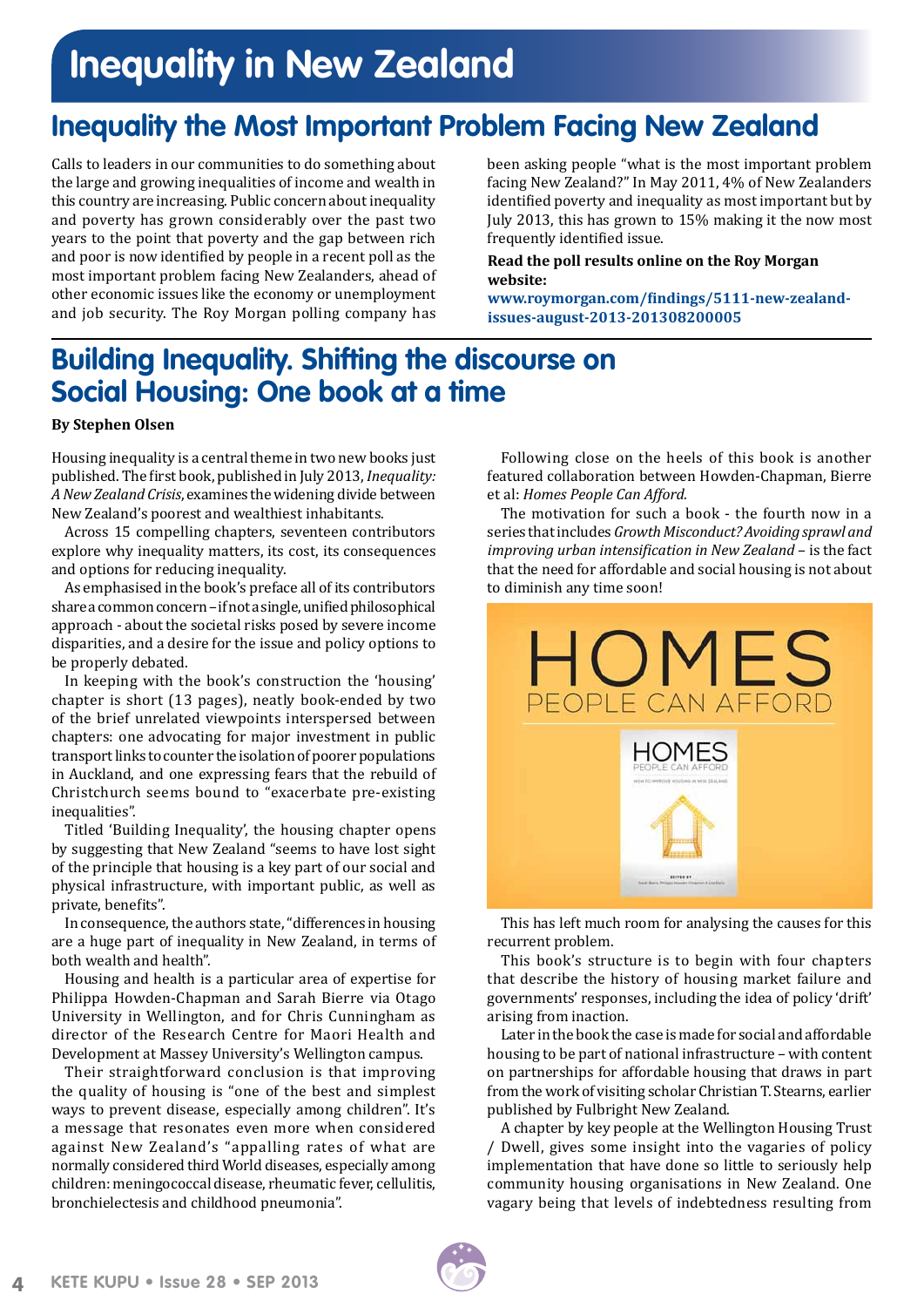previous lending models had meant some organisations could not qualify for on-going government funding.

There is an acceptance that private and community sector investors alone can't fill the shortfalls in houses to rent and buy, and that government must move on from strategies of limited scope and sustainability to making greater investment a higher priority, if only because "any government that does not invest actively in social housing is unlikely to solve the social housing crisis".

It is refreshing to read an acknowledgement that the single dwelling on a quarter acre section is no longer an affordable model of housing "and has not been for a long time". Equally refreshing is a concluding call for a change in attitudes: away from labelling all those who live in social housing as "dependent", and away from assumptions that everyone is able to, and should, aspire to home ownership.

It's encouraging also to see a book on social and community housing that includes a nod towards innovative examples of housing designs. In this case, architect Rau Hoskin's nano whare (small house) project, along with the work of the Living Ark Trust for customised modular housing.

It's very timely then that *Architecture NZ*, the journal of the

NZ Institute of Architects, has just decided to embark on a series of feature articles on housing issues, leading off with a reappraisal of the 'classic' period of state housing, next to a thoughtful piece on how to achieve quality low-cost housing by Unitec head of architecture Tony van Raat.

In the space of two pages van Raat makes a robust case to his fellow architects that they should view social housing as a "social programme" deserving of some great architecture.

To get the ball rolling he challenges architects in New Zealand to do their bit to lead progressive incremental improvements in housing by proposing a programme of 'case-study houses' not dissimilar to the approach taken by the USA's well-known Rural Studio.

He also makes two vital points. First, to make affordable housing, cost reductions and efficiencies must be made at all points of a housing project. Second, social housing is nothing without a genuine understanding of what's important to the people who live in the place where the houses are built.

**Find out more and buy the book at: www.healthyhousing.org.nz**

## **Invest More Than Just Words - Social Housing at a Crossroads**

In August the Minister of Housing Nick Smith reiterated his ambition for the community housing sector to grow to be 20% of New Zealand's social housing over the next five years. Achieving this would require the current community housing sector to triple its current size estimated at around 5,000 units to more like 15,000. That means adding another 2,000 community housing units per year for five years. In other words, massive investment is required.

Agencies within the NZCSS networks such as Vision West and The Salvation Army are consistently named as among the community housing organisations that the Minister wishes to see grow to achieve this goal. Right now, there is no community housing agency in New Zealand that owns or operates more that 300 – 400 units.

The key obstacle to getting anywhere near increasing the size of the community housing sector is the tiny amount of money that the Government is willing to invest in growing the sector. The Government's Social Housing Unit has been given three years of funding amounting to around \$40million per year, which at the very most might generate 200- 300 additional community housing units per year. While a number of fantastic projects are being funded through the Unit, there is clearly a serious disconnect between the Minster's ambition and the reality of his Government's willingness actually invest in community housing.

NZCCSS is looking to the Government match words with deeds, and deliver a funding and regulatory package that is developed in full consultation with the sector with the aim of making the dream of a growing, vibrant and sustainable community housing sector a reality.

The government's Social Housing Reform Bill is before Select Committee and is intended to contribute to the changes needed to achieve Nick Smith's ambitions. NZCCSS was among many housing, social services and community groups that submitted on the Bill. The Bill encapsulates some of the contradictions and difficulties of change in social and community housing. The sector has not been meaningfully consulted about the Bill's development before it appeared in Parliament and the provisions of the Bill tend towards overly stringent regulatory control while offering only limited prospect of financial support.

NZCCSS supports the principles of the Bill in extending income-related rents to community housing organisations, but the Bill offers them only to new tenants and not existing tenants. The Bill sets up a regulatory framework governing community housing but leaves the private sector regulation untouched. The worst quality housing is in the private sector and yet the Bill also proposes making all HNZ tenancies "reviewable" and potentially 3,000 HNZ tenants face being 'moved on' into the truly dysfunctional private rental market in the next three years.

This year is a wonderful opportunity for government to share with the community sector in designing a framework for social housing that could serve the country well for decades to come. At present there are too many gaps and there is too little investment.

**Read the NZCCSS submission on our website www.nzccss.org.nz under Publications.**

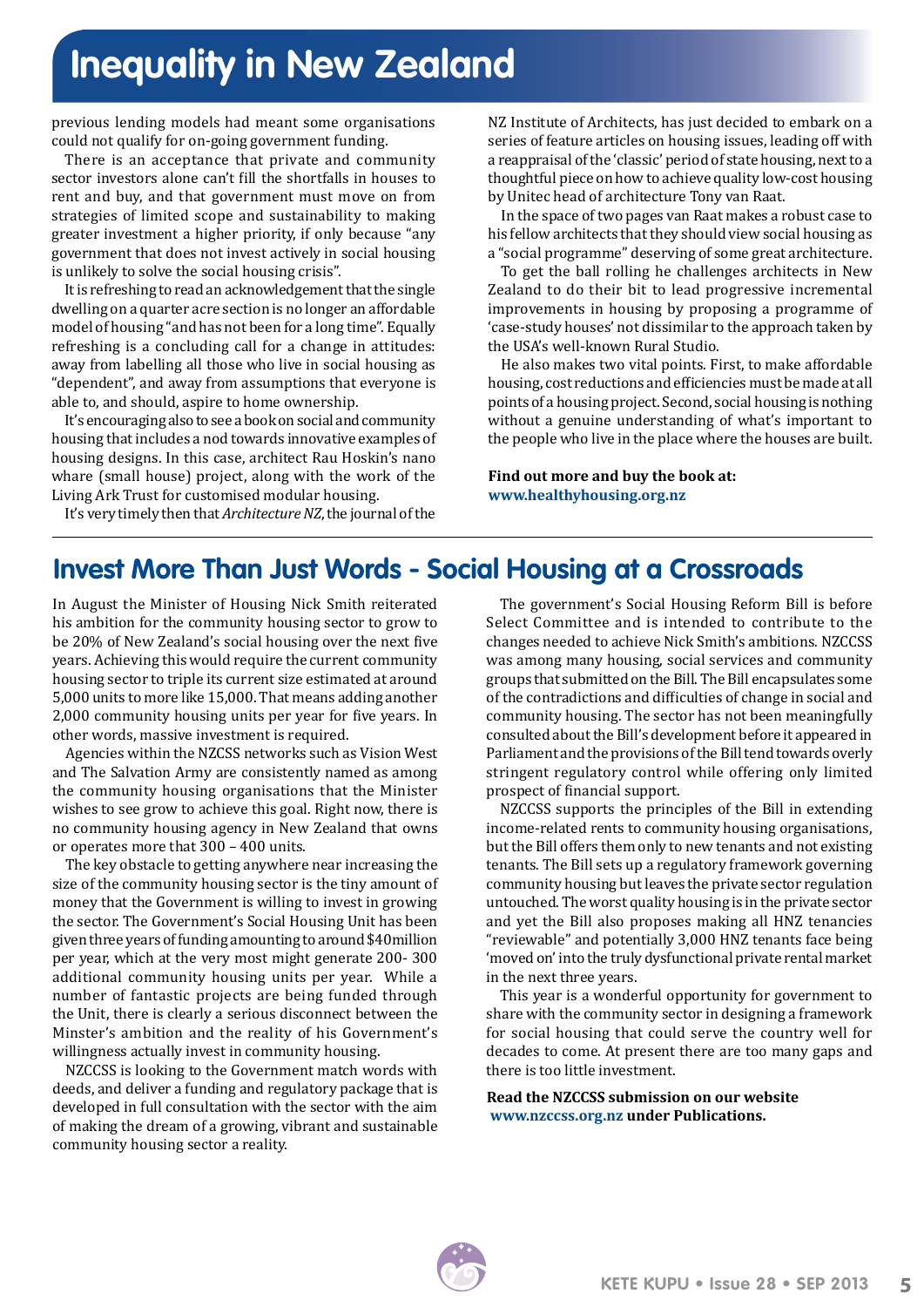### **http://www.closertogether.org.nz/home/local-elections-2013/**

## **Keeping Inequality, Poverty and Wellbeing on Local Government Agenda**

Local authorities - councils and district health boards – have a huge impact on our day-to-day lives. The services councils organise and the public amenities they operate can have a big influence to bring communities together or to increase the divides between rich and poor. Local Elections 2013 are no time for apathy and we urge everyone to ask the questions of councillors and candidates for regional councils, city and district councils and district health boards how they will take action to reduce inequality and poverty and improve health and wellbeing.

#### **Get enrolled to Vote**

If you are not yet enrolled, you can still do this before 12th October and be able to vote but you have to request special voting papers from your local council electoral officer. **www.elections.org.nz**

#### **Get informed - Local Government NZ**

A pre-election report is prepared by the Chief Executive of each local authority. It provides financial and general

### **The 4 Wellbeings in Local Elections**

The Public Health Association has a very good **Local Body Elections Portal.**

That includes their excellent fact sheets on *housing, gambling, alcohol, and water fluoridation.*

Despite the recent changes to the legislation covering local authorities that has taken the so-called "four well-beings" (social, economic, cultural and environmental wellbeing) out of the purpose of the *Local Government Act*, there is still sufficient legislative basis to hold local government representatives and candidates accountable for how they will ensure the health and wellbeing of their communities and reduce inequalities.

The Auckland Council and its 21 local boards under its own special legislation, the *Local Government (Auckland Council) Act 2009*, still has reference to the four wellbeings. In addition, the amended Local Government Act still requires local authorities to act in accord with the principles of sustainable development approach that takes into account the social, economic and cultural interests of people and communities (Section 14 (h)).

*The Health Act 1956* requires that every local authority "improve, promote, and protect public health within its district" (Section 23) and the *Resource Management Act 1991* Section 5 sets out to enable "people and communities to provide for their social, economic, and cultural wellbeing and for their health and safety".

Read more about the relationship between local authorities and public health in the excellent thinkpiece from Dr Tara Kessaram **www.pha.org.nz/elections-portal.html**

information about the issues facing the local authority to promote discussion leading up to the local elections. Each council's pre-election report is online at the Local Government NZ website: **www.lgnz.co.nz**

#### **More equal communities – questions for local body candidates**

Every candidate can upload their profile and information about their campaigns to the **www.vote.co.nz** website. See below for some questions that you can put to candidates who are standing for local and regional councils and district health boards.

#### **Tick For Kids**



See which candidates have confirmed their commitment to children and have given their support to the Tick for Kids campaign. There are also excellent tips about how to advocate with political candidates on behalf of kids.

**www.everychildcounts.org.nz**

### **District Health Boards**



There are 381 people standing for places on the 20 District Health Boards (DHBs) throughout New Zealand. DHBs supply or fund most of the hospitals and health services that we receive in this country and they decide over the use of billions of health dollars. As Health Minister Tony Ryall has pointed out, "DHBs are significant tax payer funded organisations and they account for most of the day–to–day

business of the public health service. They employ nearly 60,000 staff nationwide. In many parts of New Zealand the local DHB is the biggest employer with the biggest revenue."

It is vital that these organisations have elected members who are committed to meeting the health needs of all people and overcoming the inequalities, the barriers to good health and wider participation in society that especially the poorest and most marginalised groups face.

Most of the 140 incumbent Board members are standing again (85%) meaning that there is a real choice of people and you can check their profiles and information about their campaigns at **www.vote.co.nz**

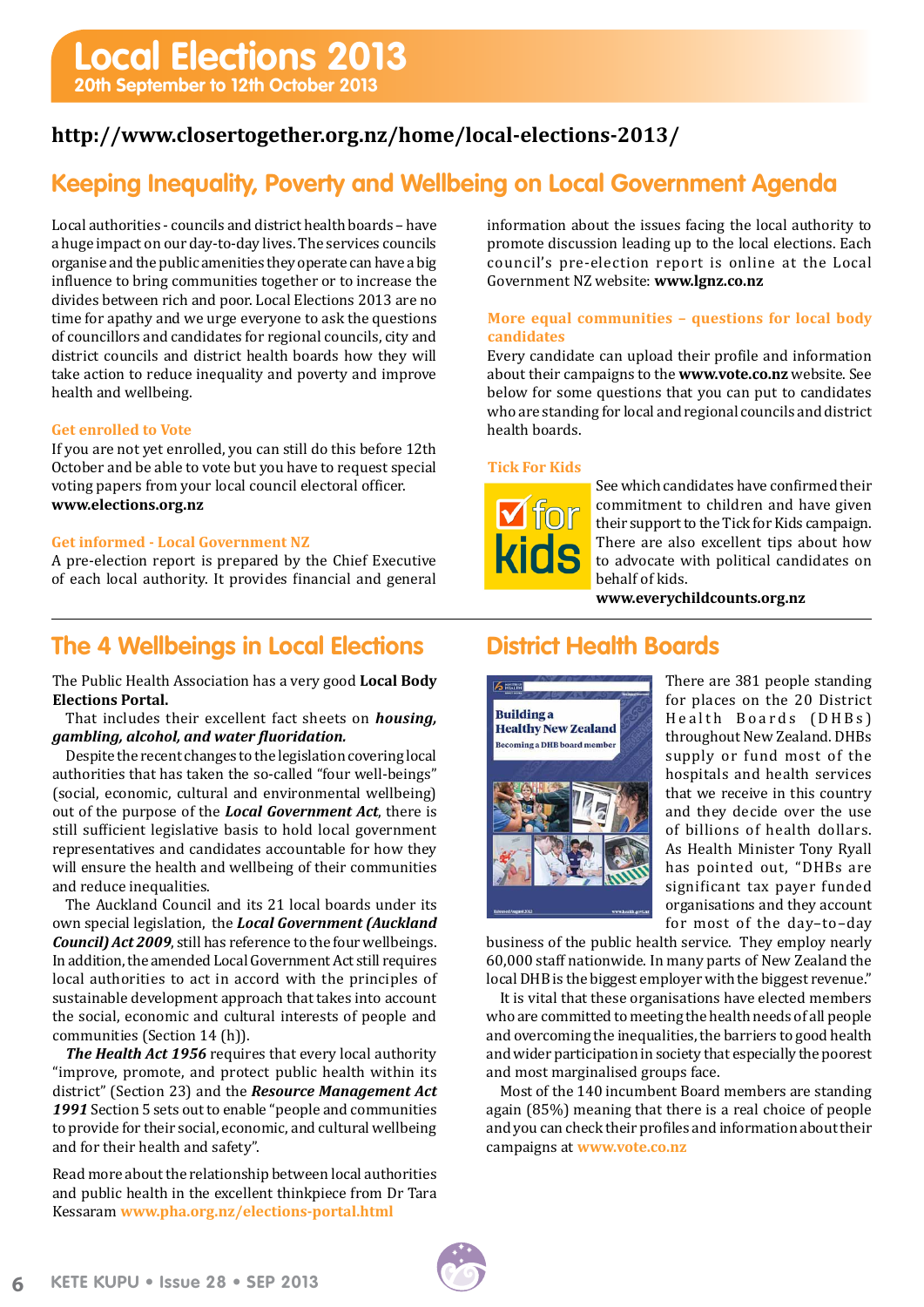## **Local Elections 2013 20th September to 12th October 2013**

# **NEQUALITY** A NEW ZEALAND CONVERSATION

#### **More equal communities – questions for local body candidates**

*(These are some questions that you can put to candidates who are standing for local and regional councils and district health boards. See www.closertogether.org.nz/localelections2013)* **Income inequality**

Do you agree that reducing income inequality, by creating more trusting, less divided communities, would improve everyone's quality of life?

If elected, what would you do to reduce income inequality in your town or city?

#### **Living Wage**

Do you support, in principle, the idea that people should be paid a Living Wage of \$18.40 an hour?

Would you vote to pay a Living Wage to all council staff, including those working for contractors and councilcontrolled organisations?

#### **Pay ratios**

If elected, would you vote for your council to publish the pay ratio between a) its highest and lowest paid staff, and b) its highest paid and the median staff member?

Would you support moves towards making companies

#### publish their own pay ratios, perhaps as a condition of getting council contracts?

#### **Health**

What would you do to improve access to health services for all, regardless of their income?

#### **Housing**

If elected, will you work to ensure everyone in your town or city has affordable and healthy housing?

In particular, would you consider implementing a Warrant of Fitness for local housing stock?

#### **Children's issues**

Will you, as the 'Tick for Kids' campaign has suggested, increase equitable spending on children, and advocate that your city become an accredited 'Child Friendly City' (www. childfriendlycities.org.nz)?

#### **Education**

If elected, will you build support for high-quality education for everyone in your community, including advocating for the right of every child to have a qualified and registered teacher?

#### **Democracy**

If elected, what would you do to support local communityled planning and policy development and make it easier for people to get genuinely involved in local democracy?

## **Housing Warrant of Fitness Comes Closer to Being a Reality**

NZCCSS has been among many groups that have been advocating for a housing warrant of fitness for a number of years and it seems that it is now on the verge of becoming a reality. The poor quality of the rental housing stock has a huge impact on the health and wellbeing of hundreds of thousands of children and older people.

The Government announced in the May Budget that it would develop a housing warrant of fitness that would be focused on the state housing stock. No further announcements have been made since then so it is not clear how this is intended to be implemented.

Meanwhile, housing experts from the university, commercial and research sectors are collaborating to develop a WoF for housing that will be ready by the end of the year.

The project aims to merge two current research-based housing rating systems, the Homestar rating system run by the Green Building Council and BRANZ and the Healthy Housing Index (HHI) developed by the Housing and Health Research Programme/He Kainga Oranga of the University of Otago. The WoF assessment tool would be made available to local councils, central government as well as landlords, tenants and homeowners.

The WoF would establish a minimum standard for rental accommodation and encourage improved housing quality over time. The basic WoF would confirm whether a home meets 'fit for purpose' health and safety standards. These would cover categories such as insulation, heating, moisture and ventilation, sanitation, electricity and safety. Then

the full HHI or Homestar assessments could be applied to identify the priorities and options to improve the home's health, comfort, safety, water use and energy efficiency.

Dunedin City Council is one local authority taking the initiative to develop a WoF for housing, hosting a master class event recently that involved NZCCSS member agency Presbyterian Support. It is intended that the WoF be developed and piloted over the next few months with a view to have it ready for wider implementation by December 2013.

There are many practical hurdles to overcome in implementing a housing WoF, such as how to incentivise landlords to use the WoF, the timeframe for implementation and the legislation that might be needed. But the Green Star commercial building standard is well accepted and a similar approach could be used in the private housing market.

#### **Housing WoF a Local Elections Issue**

Make a housing WoF an election issue in your region. For example, Wellington Mayor Celia Wade-Brown has made a housing WoF part her re-election campaign and the other main Wellington mayoral candidates have indicated they would support this. It is to be hoped other regions will also follow the example of Dunedin and Wellington.

#### **Find out more about the Homestar system at the website: www.homestar.org.nz**

**A background paper about the housing WoF and the Healthy Housing Index is available on the He Kainga Oranga website: www.healthyhousing.org.nz**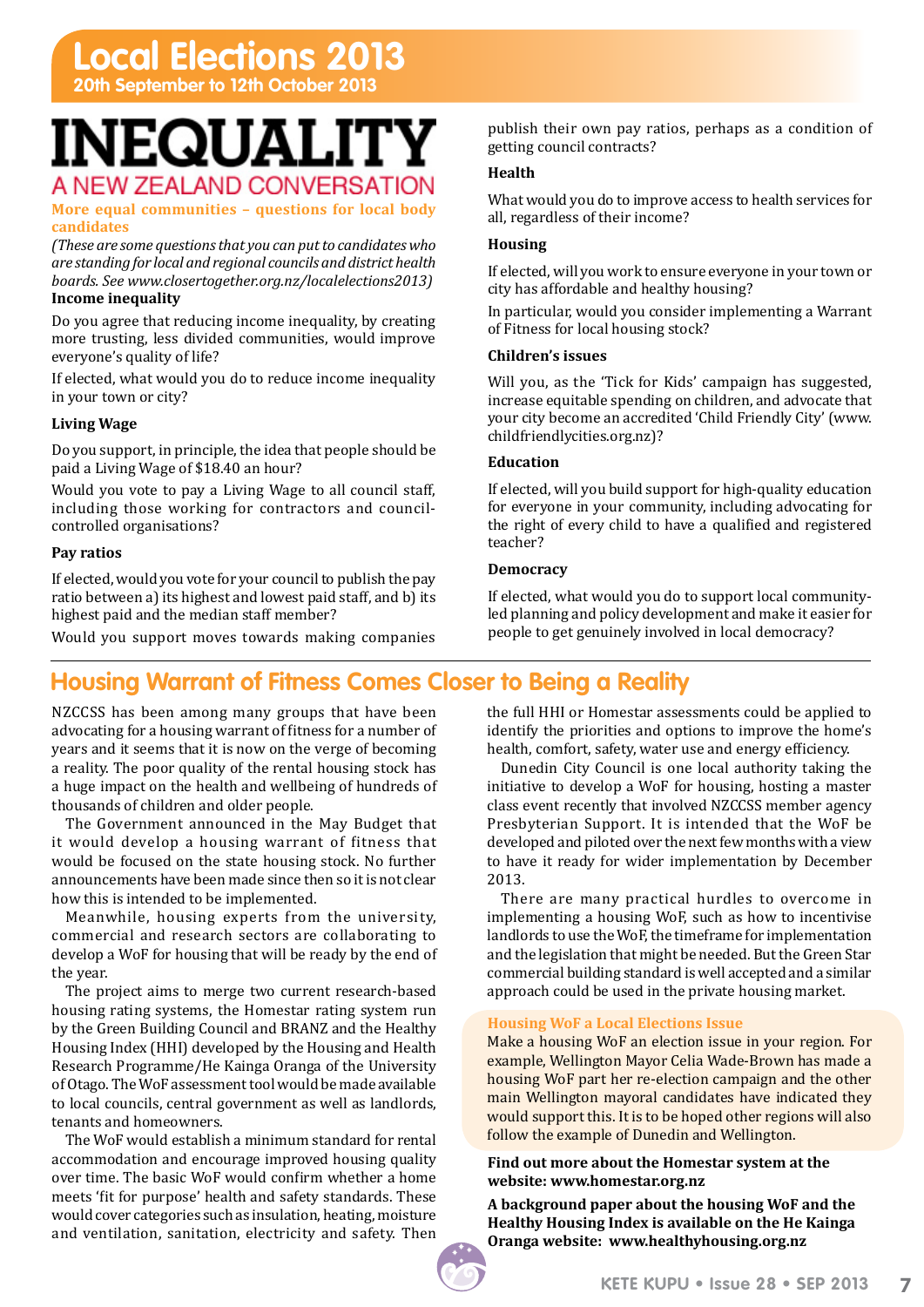# **Children & Families**

## **The Vulnerable Children's Bill: Opportunity Knocks But Once But Did We Open the Door Wide Enough To Make A Difference?**



**Children's Action Plan** Identifying, Supporting and Protecting Vulnerable Children

An opportunity knocked when Minister Paula Bennett made a personal commitment to reduce New Zealand's rate of child abuse. Official statistics on substantiated child protection notifications make sombre reading. In 2012 there were - 10,883 [Emotional Abuse]; 3,108 [Physical], 4,450 [Neglect] and 1,355 [Sexual] substantiated cases: 19,796 in total. The Vulnerable Children's Bill is now pending and the government has put child abusers both convicted and 'probable' on notice. The parental care of our vulnerable children is now firmly on the political landscape and there's a Better Public Service (BPS) target least we forget. *BPS Result 4: Reduce the number of assaults on children By 2017, halt the rise in children experiencing physical abuse and reduce current numbers by 5 percent.* 

#### **Official Silence on Child Poverty**

Sitting around all of this is New Zealand's equally distressing rate of child poverty but, unlike official statistics on child abuse, there is no official definition or measure of child poverty or indeed a strategy to reduce its impact on child health and wellbeing. There is no joint accountability for child poverty across Chief Executives of Social Welfare, Health and Education. No legislative ability to move vote funding to where it is needed. There is no Child Poverty Bill to set out what the state's obligation is to children who are born into families who are simply unable to provide for the child/ren in their care. The Expert Advisor Group (EAG) on Solutions to Child Poverty, commissioned by the Children's Commissioner, attempted to address many of these gaps and in so doing identified 270,000 children living in poverty (this figure is based on household incomes after housing costs).

#### **Public Policy Stands or Falls by Its Scope**

This opportunity accorded by Minister Bennett to make a difference to the lives of New Zealand's most vulnerable children has both political will and public support (10,000 New Zealanders made submissions on the consultation paper). What it did not have from the start was a sufficiently broad scope to cope with the complexity of child abuse and child poverty; a truly wicked policy problem to address. Public policy stands or falls by its scope, and herein lies the issue. The blueprint for the pending Vulnerable Children's Bill (The White Paper and Children's Action Plan) excluded child poverty, and overlooked the vast majority of struggling parents who love their kids, are doing the best they can, and just need some extra support from the state.

The focus of the Vulnerable Children's Bill is primarily adults at a high risk of offending against children, and children's workforce training and education of government paid employees. There is merit in all of this work, but where is the support for children who live in poverty, and for

their parents and whānau who want a better life for their children? Where is the conversation about the cross-over between child abuse and poverty? CPAG recent publications *Child Abuse: What Role does Poverty Play*, and *Child Abuse: An analysis of Child Youth and Family Data* identifies substantive research over twenty-five years on the link between child abuse and poverty but concludes much of this research is ignored in favour of 'reporting, monitoring and risk assessment'. (CPAG, 2013).

#### **The Conditions are Right, so What Are We Waiting For?**

Minister Bennett is to be credited for putting vulnerable children on the political landscape and for providing an opportunity for public sector agencies and community groups to collectively work together to make a difference to the lives of this group of children. There is no doubt that the lives of some children at the high end of the at-risk continuum may be saved. The challenge ahead is to push the door wider enough to expand our conversations to include : a definition and measure of child poverty, a set of Child Poverty Reduction Targets, implemented as BPS targets, with Chief Executives across Social Welfare, Health and Education jointly accountable, all embedded into legislation, with cross party support. There is a lot of work to do. That said, the EAG on Solution to Child Poverty Recommendations has already prepared much of the groundwork to achieve this vision. The moral rationalé for trying to improve the living conditions of 270,000 New Zealand children is clear, the economic justification and evidence-based data is there, and public sector agencies and community groups are working collaboratively together.

*Child Poverty involves material deprivation and hardship. It means for instance, a much higher chance of having insufficient nutritious food, going to school hungry, wearing worn-out shoes or going barefoot, having inadequate clothing, living in a cold, damp house and sleeping in a shared bed. It often means missing out on activities that most New Zealanders take for granted, like playing sport and having a birthday party. It can also mean much narrower horizons – such as rarely traveling far from home…. This is not the kind of country most New Zealanders experience or know much about. But it is the harsh reality for many of our children. (EAG, 2012a,p.1)*

**The Bill is due to debated in Parliament on 17th September. Read the text of the Bill and background papers on the MSD website: www.msd.govt.nz/ about-msd-and-our-work/publications-resources/ regulatory-impact-statements/vulnerablechildrenbill.html** 

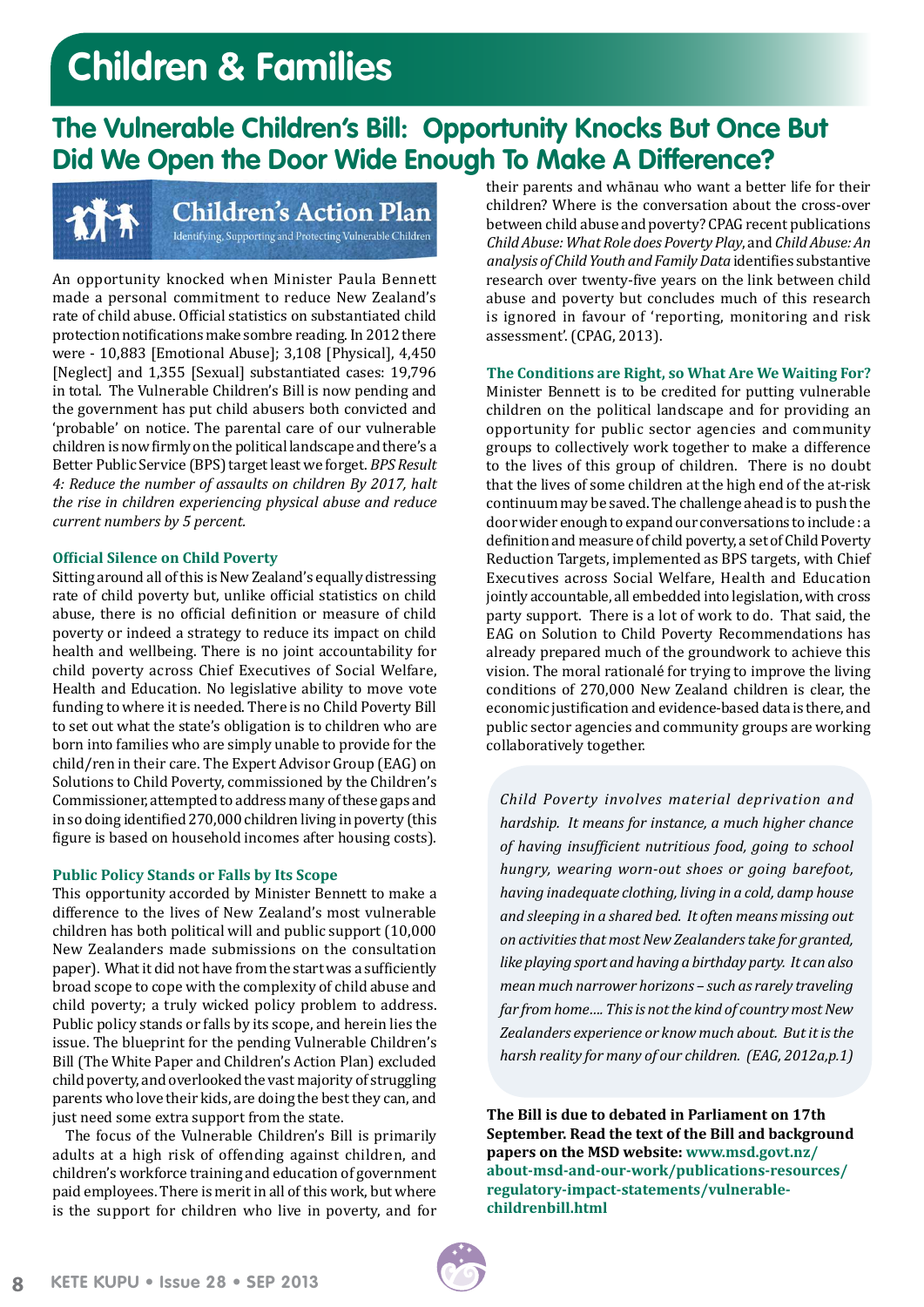# **Children & Families**

## **Job Training Cuts Will Hit Vulnerable People Hard**

Providers of the Government-funded foundation-focused training opportunities (FFTO) programme, including NZCCSS members, are dumbfounded by the sudden cutting of their training and education courses. The government said it was cutting the programmes because they did not achieve the required employment outcomes. However, in many communities it is the lack of jobs, not the lack of quality training and education that is the biggest hindrance to gaining employment.

The Dunedin Methodist Mission is one of the organisations hard hit by this decision. They are concerned for the fate of those who they have served in the delivery of their services. The government has said they plan to replace FFTO training with some other type of training programme. There is little detail in their proposals and Dunedin Methodist Mission along with other Dunedin training and education providers are concerned that the change in programmes will mean the funding currently going into Otago will be lost to other places.

A spokesperson for the Minister of Tertiary Education is reported as saying, ''We are not expecting big fluctuations in the amount of total provision in each region through these changes, because the number of people on benefits is not suddenly increasing or decreasing in each region.'' In the meantime the programmes' trainees, the providers' staff and management are all struggling under a cloud of uncertainty, unable to plan for the future and are becoming more vulnerable.

NZCCSS believes the way these funding decisions are made in isolation is indicative of rushed and thoughtless service purchasing. Such decisions should only be made after looking at overall needs of the community and what is required to have strong and capable NGOs supporting their communities. Better practice will be achieved when government agencies actively work with each other, with communities and with service agencies to ensure strong, well supported organisations can deliver quality services to their communities. The current arrangements are ad hoc, disjointed and weaken the abilities of communities and community organisations to make real and sustainable changes for the common good.

## **Investing in Services for Outcomes – Capacity Funding Available**

The Investing in Services for Outcomes (ISO) work stream of the Ministry of Social Development (MSD) continues to gain momentum.

The internal reorganisation of MSD, to better reflect their joined-up approach and single outward face, is being slowed to ensure the best results are achieved. In an organisation comprising of the very different branches of Work and Income, Child Youth and Family, Family and Community Services and Ministry of Youth Development this was never going to be an easy task. However progress is being made and work is continuing on a single audit system and an ISO contracting process. For MSD staff the good news is the internal restructure has been slowed down with no major changes planned for this year.

The new processes to consider the strategic relevance of the services being contracted by MSD are under development. A Strategic Investment Framework (SIF) is being developed to guide future purchasing decisions. This framework will set out some principles on which purchase decisions will be based, with the intent that these decisions will be made consistently across the country, will address the areas of greatest need, and will ensure that the desired

outcomes will be achieved. It will also map these outcomes to the Better Public Services Targets. Once available, NZCCSS will ensure members are fully aware of the implications of the framework and have the opportunity to provide critique.

NZCCSS has received positive feedback from a number of members on the implementation of the Capability Investment Resource (CIR). Those who have funding for stages one and two of the process have reported the real value they see from utilising the Assessment Tool provided as part of CIR. Others have received funding for the implementation of their capability development plans. NZCCSS is aware this is a time bound fund with funding only available for another 3 years, - with a large component of that funding due to be expended in this financial year. Given this, along with the positive reports received on the capability development to date, we believe all MSD funded organisations should be seriously considering making applications to the fund.

**More details are available on the MSD website: www.msd.govt.nz/about-msd-and-our-work/workprogrammes/investing-in-services-for-outcomes/ capability-investment-resource.html .**

#### **Making an Impact for the Poor and Vulnerable**

#### **Lisa Beech from Caritas has written several moving blogs posts about her time with the Benefit Impact organised by Auckland Action Against Poverty. On day one she wrote:**

*"It is hard to be poor anywhere in New Zealand, but I don't know how these Auckland beneficiaries survive. Only one person I saw today had accommodation costs that were less than her base benefit rate. Everyone else was paying more than 100 percent of their main benefit rate on rent. That means supplementary benefits such as the accommodation supplement, disability allowance or temporary additional support are being used to cover basic costs such as food and power. These are the layers of support that are increasingly complex to administer and to apply for, and substantial advocacy is often required to achieve them. Many problems would be solved and much time saved if the base benefit rate was set at a liveable rate."*

**Read more at: www.caritas.org.nz/newsroom/stories/making-impact-poor-and-vulnerable**

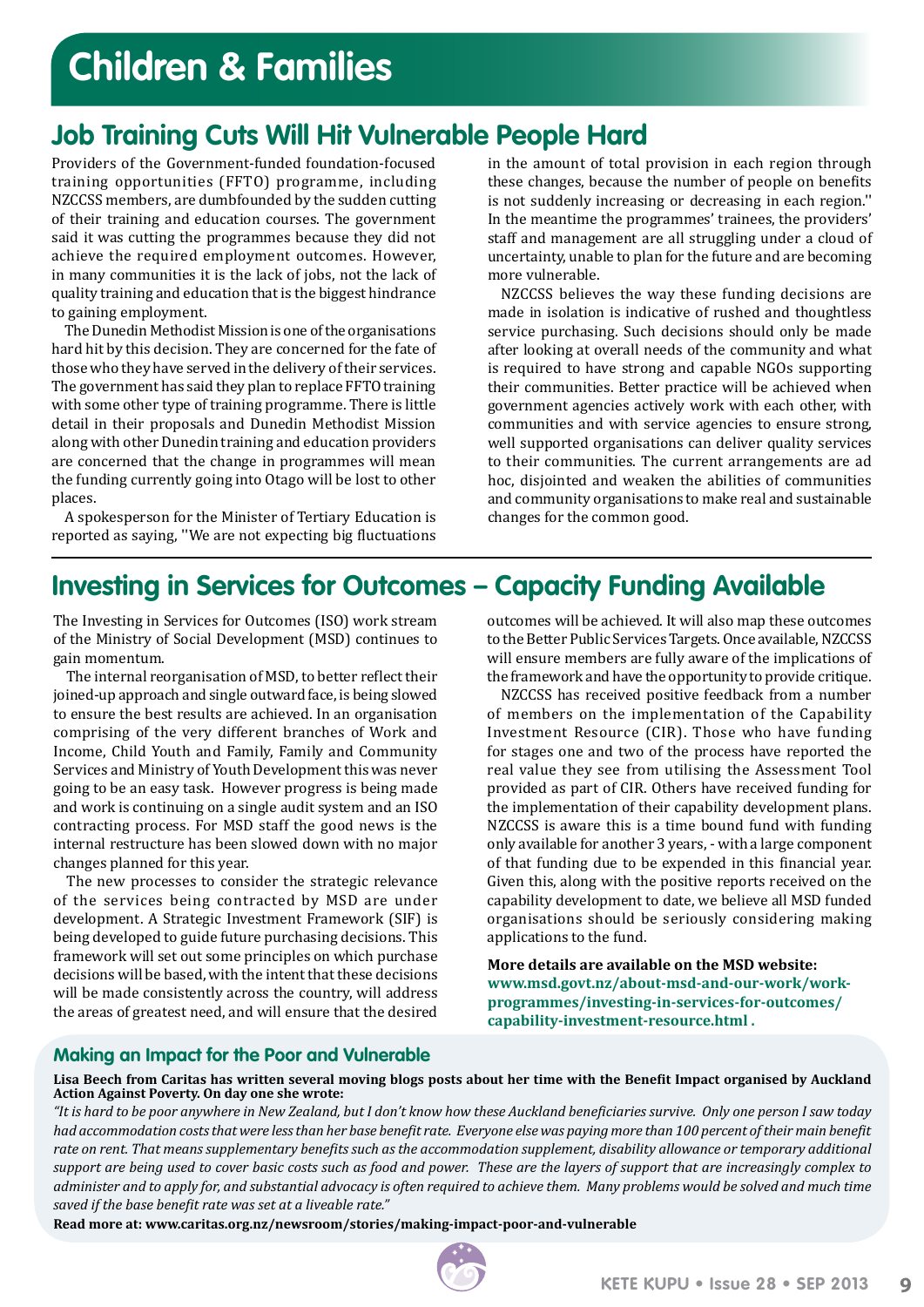# **Older People**

### **More Rest Home Information Goes Online**

Prebyterian Support NZ (PSNZ), member of the NZCCSS networks and among the leading aged care providers in New Zealand, and Age Concern have both welcomed the latest moves by the Government to publish more information about rest home audits. Associate Health Minister Jo Goodhew announced a series of changes to the Ministry of Health website to be implemented by November 2013 that will make it easier for the public to find out more about rest homes.

Among the changes planned are:

- Full audit reports on every aged care facility will be online, in addtion to the audit summaries currently available.
- Audit summaries going back to 2009 will also be published.
- Current problems and what is being done to fix them will be able to be seen.
- An interactive map will be used to help people find information on facilities in the area of interest for them, instead of having to search through a list of 633 certified rest homes and aged care hospitals.

Audit summaries of public hospitals will also be published

### **Premium Charging in Rest Homes**

Earlier this year the Ministry of Health ran a public consultation on a proposal to allow "premium-only" aged residential care homes. These would be rest homes and hospitals that would be permitted to charge all residents an additional charge for their care over and above the government subsidy the residents receive.

NZCCSS submitted comment on the proposals opposing the "premium-only" idea and looking for a fair and more equitable way to share the growning costs of aged care and to manage the practice of charging residents additional or premium fees.

In late June the Minister Jo Goodhew announced that as a result of the feedback received, most of which opposed such premium-only facilities, she would not be proceeding with the proposal. She noted that common concerns across many submissions were that having premium-only facilities would create a divide between those living in standard and premium facilities, and that the supply of beds without an extra charge would reduce. She has asked DHBs and officials to work with the sector to look at premium charging and how it is applied across the country and try to achieve more clarity about what is currently a confusing area for residents, families, DHBs and operators.

Work continues in the sector on clarifying issues such as under what circumstances does a facility with only premium rooms vacant have to take in a resident who will not be paying an additional charge? Another issue is notice periods for residents who wish to cease paying an additional charge.

There is considerable concern that most of the new capacity being built in the sector involves building facilites in which all rooms would carry premium charges, which would make aged residential care unaffordable to many older people without additional income or assets. The Ministry on the Ministry of Health My DHB website from November.

Gillian Bremner, spokesperson for PSNZ, welcomes the changes as an "excellent reference point for older people and their families. They are naturally concerned to identify high quality providers of residential care and to be sure their rest homes are being kept up to the mark. This should bring them greater peace of mind in making their choices."

She also points to the pressures on the aged residential sector with rising costs and limited government funding while striving to provide quality care. "We would always encourage people to check rest homes out in person, prior to making a decision. They will want to ensure there's a caring and welcoming atmosphere to match the systems and quality checks that the website confirms are in place."

Age Concern President Anne Weir likens the decision about a rest home to that of buying a home "It's like buying a home, you want to have a good look through and get a real feel for the place and its elements - what's important for you." She also points out that "you can never have too much information" – some people will not want to read the full 100 page audit reports, but for others this will be of interest.

**Links to rest home audit information and My DHB website: www.health.govt.nz**

of Health is of the view that sufficient standard rooms (i.e. without additional charges) are being made available but they recognise there is a need to balance between providers making a return on their investment and sufficient standard rooms being available.

NZCCSS is seeking to actively engage in contributing to a fair and equitable outcome that recognises the significant commitment of many of our member agencies to avoid or minimise any additional charges, because many of their residents and families often simply do not have the means to pay "premium fees". But it is also true that some older people and their families, while able to qualify for full government subsidy, have sufficient income through familiy trusts or other means to pay additional charges and are willing to do so.

Our member agencies also face the reality that the current government subsidy is insufficient to meet the real cost of building, maintaining and operating aged residential care. As not-for-profit operators, all the income received for their services remains in the sector and is reinvested in staff, services and facilities. In contrast, for-profit operators are required to achieve a rate of return to shareholders and distribute profits as dividends. The Government by holding the consultation, has admitted that it does not want to pay to full costs of aged care and is looking for a politically acceptable way for aged providers to recover the difference between real costs and government subsidy. There are other options for sharing the costs of aged care more fairly that are not currently on the table. Resolving the premium charging dilemma might reduce a major political "risk" for the government but it does not resolve the core issue of how to fairly fund the sector to insure quality services and fair wages for staff.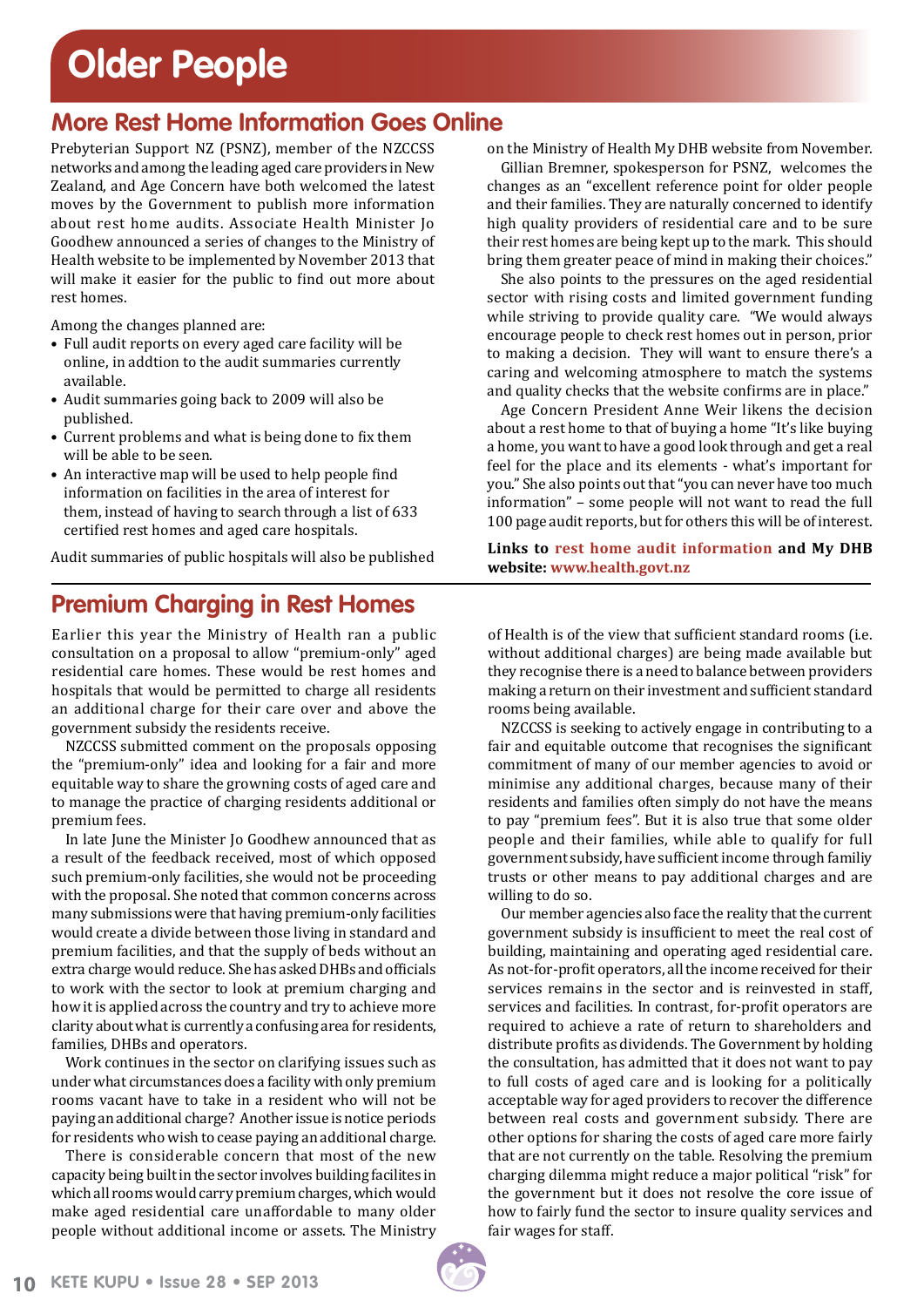# **Legislation and Submissions**

The *Keeping It Legal* website closed in July 2013 after 7 years of great service to community organisations and with it the monthly Legal Update that monitored legislation in Parliament affecting the community sector. *Community Law o Aotearoa* is now a key resource to help community organisations to get comprehensive information on their legal responsibilities. See their Community Law Manual "*Community Organisations and the Law."*

The *Law Reform Pipeline* includes updates on some key legislation affecting our sector: www.communitylaw.org. nz/resources/articles/law-reform-pipeline/.

#### **NZCCSS submissions completed:**

- New Zealand International Convention Centre Bill
- Social Housing Reform Bill (see article page 5)
- Employment Relations Amendment Bill -

#### **NZCCSS submissions are online at www.nzccss.org.nz**

#### **Upcoming submissions:**

**United Nations Universal Periodic Review of Human Rights in New Zealand**  (comment due 19th September)

The government's draft Universal Periodic Review report is available for public consultation. The report will be available online until 19 September 2013. Public submissions will be considered before submitting the final report to Cabinet. Find out more about the UPR process, read the submissions from the Human Rights Commission and other organisations here:

**www.hrc.co.nz/international-human-rights-new/upr-1314-nzs-second-universal-periodic-review** 

#### **Vulnerable Children's Bill**

Due for First Reading in Parliament on 17th September (see article page 8)

#### **Sky City Legislation – Choosing the Most Harmful Option a Poor Choice**

The was a sense of bitter irony lacing the air when NZCCSS appeared before the Parliament Select Committee

considering the New Zealand International Conventional Centre Bill. It was the morning after Parliament had finally passed Te Ururoa Flavell's Gambling Harm Reduction Bill, which even in its hugely altered form, purports to seek to minimise gambling harm in our communities. In 2012 NZCCSS submitted strongly in support of Flavell's Bill in its original form but one year later we find ourselves opposing new legislation that will do the complete opposite and will certainly increase gambling harm.

NZCCSS told the Select Committee that we do not need choose the most harmful option to fund an international convention centre for Auckland when there are other options available that would deliver the same benefits without inflicting the amount of harm that will certainly result from this legislation being implemented. The economic benefits that a convention centre offers could have been funded by the government or private companies through other forms of finance. The attempt to "save" taxpayer dollars will actually result in taxpayer dollars being spent to deal with the widereaching health and social costs of increased gambling.

The harm that the expected 8,000 or more problem gamblers and their families and wider communities is totally avoidable and it will also be unequally distributed, as the evidence shows that while gambling harm reaches across the whole socio-economic spectrum its impacts are hardest on lower income communities.

We also reminded the Committee of Parliament's moral duty to serve the common good and wellbeing of all New Zealanders. This Bill will increase harm and entrench existing inequalities and these harms are not outweighed or cancelled out by the economic and employment benefits of the convention centre, precisely because those benefits could be available without harming our community's wellbeing through increased gambling harm.

The Select Committee listened attentively and asked a number of careful questions in response to the points we raised. It is clearly a challenging issue for the conscience of MPs who are deciding to support a Bill they know will hurt vulnerable people. We urge them to listen to their consciences on this issue and not proceed with the legislation.

## **2013 Events, Training and Conferences**

#### **Inequality: A New Zealand Crisis – book tour (for details see page 2)**

#### **Public Health Association Conference 2013**

"Partnership or Collaboration: is there a difference?" 17-19 September, Devon Hotel, New Plymouth www.pha.org.nz/phaconference.html

#### **Just Action 2013, 'Rebuilding Justice Together'**

18-19 September 2013, Vodafone Events Centre, Manukau, Auckland. www.salvationarmy.org.nz

#### **"Shared Baskets – Social Equality in Aotearoa NZ" NZ Film Archive Exhibition Opening**

27th September 6.30pm, Spectrum Theatre, NZ Film Archive, Wellington.

Features "Mind the Gap" documentary and commentary from film maker Bryan Bruce. Child Poverty Action Group Wellington fundraising event.

#### **United Community Action Network - PEACE Train**

5th October 10-am – 4.30pm Walking from Wellington Railway Station to the Forum at Loaves and Fishes Hall, Wellington Cathedral of St Paul, Molesworth St, Wellington Contact & RSVP: debbie@ucannz.org.nz